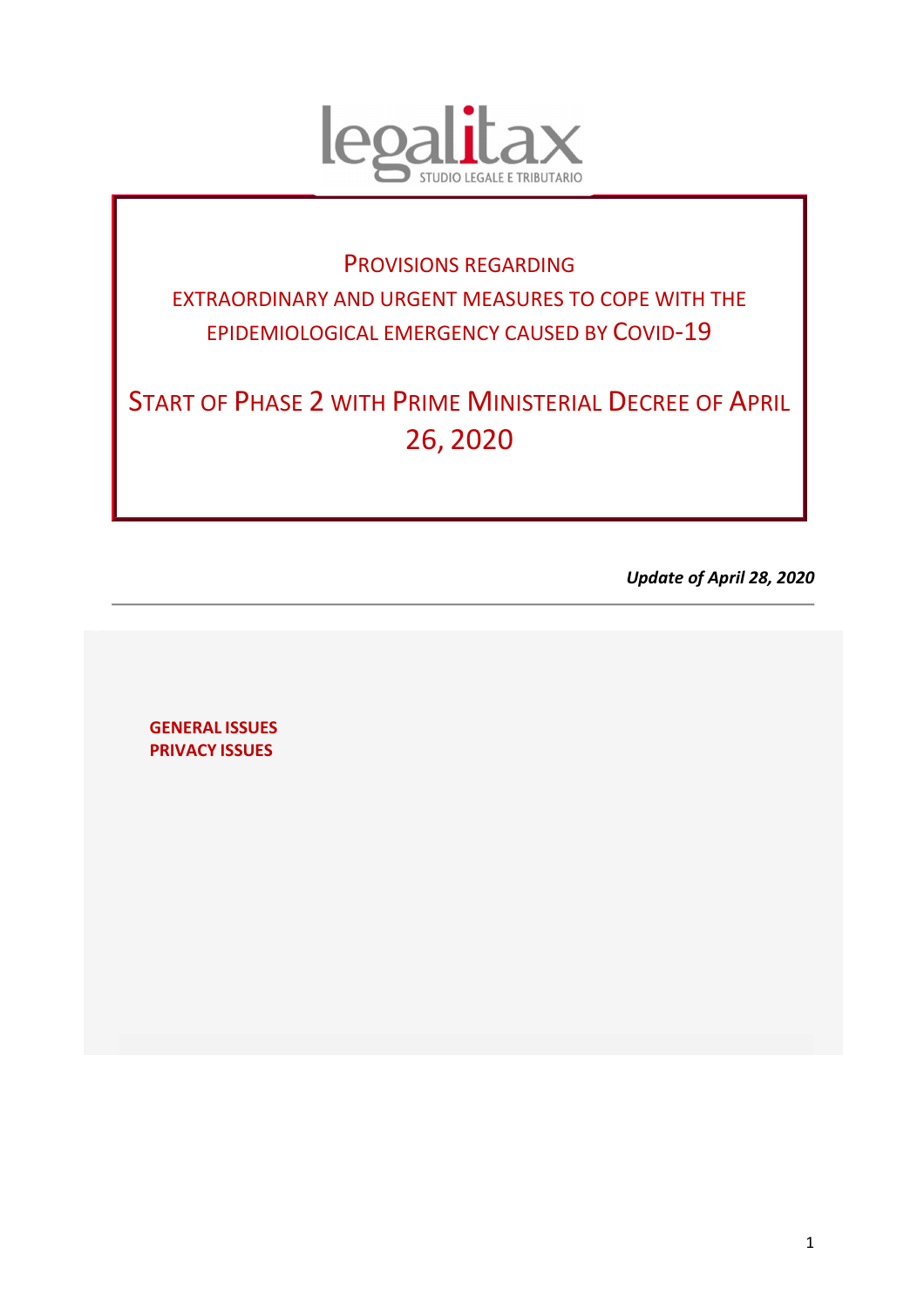The provision of last Prime Ministerial Decree of April 26, 2020 (link) will enter into force on May 4 (except for a limited number of provisions with effectiveness anticipated as of April 27, 2020 as per article 2) and will be effective until May 17, 2020, unless extended.

The adopted measures replace those introduced by previous Prime Ministerial Decrees (most recently by Prime Ministerial Decree of April 10, 2020) without prejudice to the most restrictive containment measures where adopted by Regions.

We will analyse below some provisions of the captioned Decree, with particular reference to commercial and industrial production activities.

- **1. The following activities stay suspended:**
- retail commercial activities, except for activities related to the sale of foods and essential items identified in **annex 1** (link). Markets are closed, regardless of activities carried out, except for those activities aimed to the sale of foods;
- activities of catering services (among which bars, restaurants, ice cream shops, pastry shops), except for canteens and catering regulated by contracts, guaranteeing the safety distance of one metre. Catering with home delivery is allowed in compliance with sanitary regulations both for packaging and delivery activity, as well as catering with take-away without prejudice to the obligation to meet the safety distance of one metre, the prohibition to eat/drink inside the restaurant or similar and to linger in the surrounding areas;
- activities of serving food and beverage inside railway and lake stations, as well as in the service areas and fuel stations, except for those located on the highways which can only sell take-away products to be eaten/drunk outside; the activities located in the hospitals and airports stay open, with the obligation to ensure in any case the safety distance of one metre;
- activities related to personal services (amon which hairdressers, barber shops, beauty salons) other than those identified in **annex 2** (link);
- **2. Furthermore, pursuant to Article 2:**
- all industrial or commercial production activities other than those listed in **annex 3** of Prime Ministerial Decree **stay suspended** (link). We point out that the list of codes as per annex 3 may be amended by decree of the Minister for Economic Development.
- The enterprises authorized to restart their activities starting from May 4, 2020 may carry out all preliminary activities aiming to the restarting **from April 27, 2020**.

The productive activities suspended as a consequence of the provisions of article 2 **may anyway carry on if organized at a distance or in smart working**.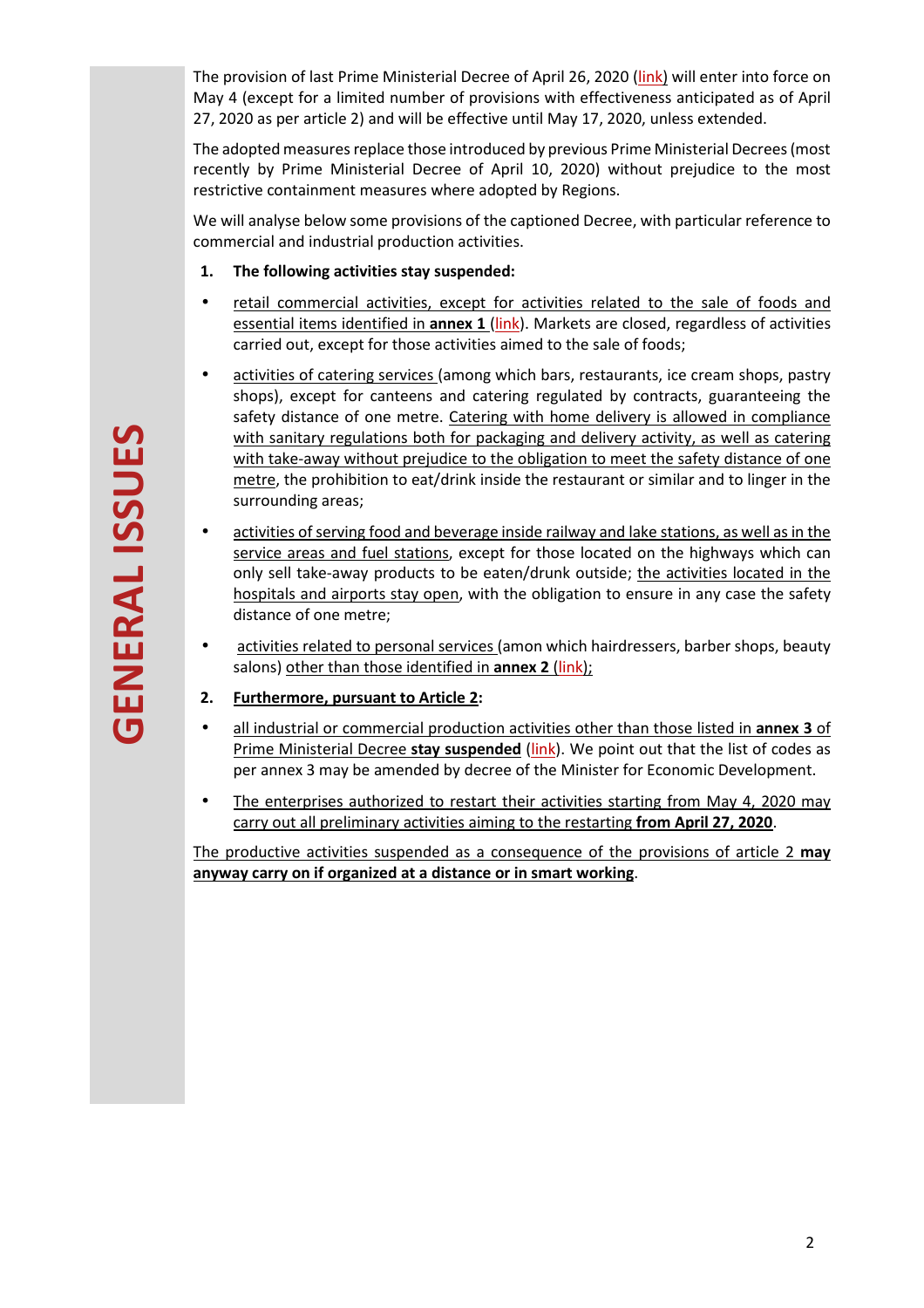- **3. As far as the suspended activities for any reasons are concerned**:
- All activities necessary to the suspension, including the shipment of old stocks, shall be completed within the deadline of three days of the adoption of the amendment decree or anyway of the provision establishing their suspension;
- The access to business premises is allowed, with prior communication to the Prefect, to employees or third parties carrying out security services, conservation or maintenance activities, payment processing as well as cleaning and sanitization activities. With prior communication to the Prefect, shipment of old stocks to third parties as well as receipt of goods and supplies in the storage.

## **4. Businesses which can carry on their activities**:

- newsstands, tobacconists, pharmacies and drug stores. The safety distance of one metre must be anyway guaranteed;
- businesses providing services of public utility, as well as essential services as per law of June 12, 1990, no. 146, without prejudice to the limitations provided for by article 1 for museums and other places of culture, as well as services in connection with education;
- the businesses related to production, carriage, selling and delivery of drugs, health technology and medical surgical devices as well as food and agricultural products;
- bank, financial and insurance services as well as the activities related to agricultural, livestock and food processing sectors including supply chains providing goods and services;
- all businesses anyway aiming to face the emergency:
- any activity already allowed as of the date of entry into force of the Prime Ministerial Decree, provided that safety measures included in the protocols as per **point 5** below are met.
- Professional activities, for which the following advices are recommended:
	- (a) implementation of smart working as much as possible for those activities that may be carried out at home or at a distance;
	- (b) encouraging vacations and paid leaves as well as other instruments provided for by collective bargaining;
	- (c) enforcement of security protocols to avoid infections and, if not possible, keeping the safety distance of one metre as main containment measure, with the adoption of personal safety equipment;
	- (d) encouraging the sanitization operations of workplaces, also using to this end social safety nets.

# **5. Measures to contain the infection aimed to safely carry out industrial and commercial productive activities**

The businesses whose activity is not suspended pursuant to the Prime Ministerial Decree shall ensure, further to the safety distance of one metre, that the accesses take place one by one and nobody can linger inside the business no more than the time necessary to the purchase of goods. The enforcement of measures as per **annex 5** is also recommended (link);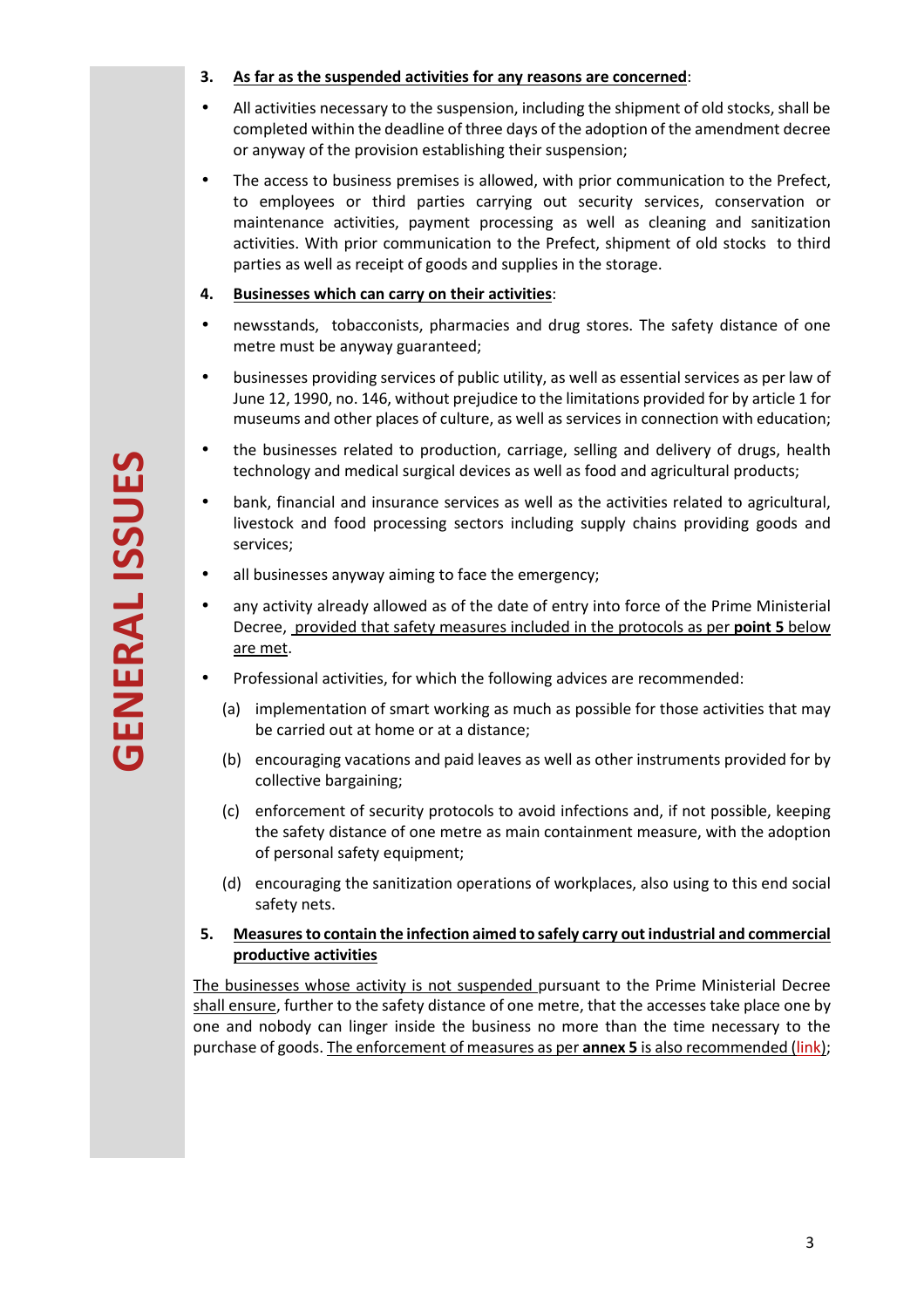Furthermore, article 2 of Prime Ministerial Decree sets forth that **all allowed activities** included in annex 3 shall in any case, as condition necessary to the restarting or continuation of the activity, meet, on the basis of their own area of:

- (I) The content of the standardized protocol for regulation of measures to face and contain the spreading of Covid-19 in the workplaces signed on April 24, 2020 by and between the Government and the social partners **as per annex 6** (link),
- (II) the standardized protocol for regulation of measures to face and contain the spreading of Covid-19 in the construction sites, signed on April 24, 2020 by the Minister of Infrastructure and Transport, Ministry of Labour and Social Policy and the social partners, **as per annex 7** (link), and
- (III) the standardized protocol for regulation of measures to face and contain the spreading of Covid-19 in the transport and logistic sector signed on March 20, 2020, **as per annex 8** (link).

**It is advised that failure to implement the protocols and in any case the lacking of proper security levels shall determine the suspension of the activity until the re-establishament of safety conditions.** 

# **6. Further provisions**:

Articles 4 and following of the Prime Ministerial Decree deal with ad hoc measures **in relation to access to Italy, transit and short-stay** inside the country as well **in relation to cruise ships, ships of foreign flags, transport ships, shipping lines, as well as** to some **peculiar provisions for disability.**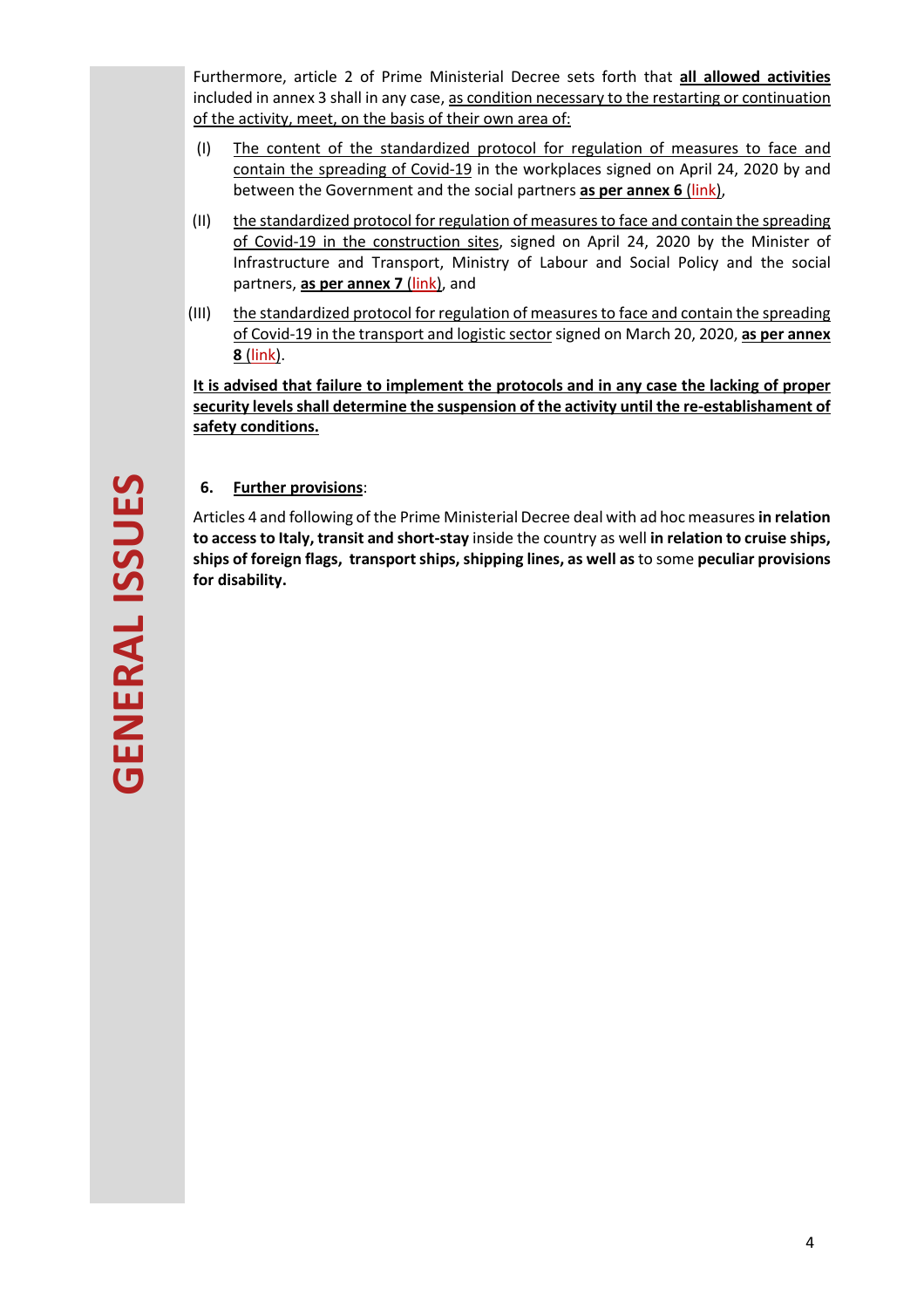# **1. The impact of the health emergency caused by Covid-19 on the processing of personal data in light of the so called "Phase 2" introduced by the Prime Ministerial Decree of April 26, 2020**:

As already pointed out (please see the update of March 13, 2020 of our newsletter), the legislative provisions issued by the Italian Governement for the containment of epidemic caused by Covid-19 lead to, already since the first phase of the health emergency, notable consequences on the processing of personal data, also with specific reference to the provisions set forth for the tracking of infected individuals, both on private and work context. Moreover, such consequences seems to become more and more significant considering the proposed implementation (i) of widespread screening of population by the use of "swabs" or other medical tests to detect the "positivity" to Covid-19 virus and (ii) of "intelligent" technologies for geo-localization and detection of contacts "at risk" of individuals by "App" to be downloaded on the smartphone.

In light of the current situation and in order to protect the public health and safety, the provisions issued in these last few months and their actual enforcement already lead to a temporary limitation of the rights of those interested, probably aimed to worsten at the end of the lock-down in the new scenario of co-existence with Covid-19 virus, also as regards processing of so called "particular"data , namely those highly sensitive as per Article 9 of EU Regulation 2016/679 (GDPR – General Data Protection Regulation), which was and will be carried out sometimes also outside a professional health care setting, but which will be in any case carried out in compliance with regulations of GDPR and Legislative Decree no. 196/2003 (Privacy Code), undertaking, therefore, the organizational and technical measure more suitable to guarantee a proper proportion of the interests at stake.

The new operating procedures that the businesses adopt to comply with the changed regulatory and social framework, both in the relationships with employees and collaborators (for instance work at a distance) and with their clients (for instance implementation of new forms of marketing, e-commerce and so on) will be surely relevant as regards processing of personal data.

# **2. Check of the access to workplaces, handling of symptomatic employees and relevant processing of collected personal data**:

One of the most critical issues is the introduction of check/inspection on the state of health of the employees at their access and during their stay in the workplace, which is moreover the subject-matter of the standardized Protocol of March 14, 2020, signed by the social partners in application of the Government recommendations included in the Prime Ministerial Decree of March 11, 2020 and the new Protocols of regulation of the measures to face and contain the widespread of Covid-19, sahred between the Government and the social parteners, as per Annex 6 (workplaces), 7 (construction sites) and 8 (transport and logistics) to the new Prime Ministerial Decree of April 26, 2020.

Among the instruments to contain the infection as per the Protocols mentioned above, beyond those aimed to redraw the concrete ways of work organization, as a matter of fact, the possibility to adopt some measures of direct control on the employee has been envisaged – for instance the possibility to check the state of health by body temperature detection at the access to the workplace or to ask for a declaration not to come from areas at risk of infection or absence of contacts with individuals positive to Covid-19 in the 14 previous days.

Moreover, the employer may be connected with peculiar personal data of the employee in case of managing situations in which the employee seems to have symptoms consistent with Covid-19 virus during his stay in the workplace.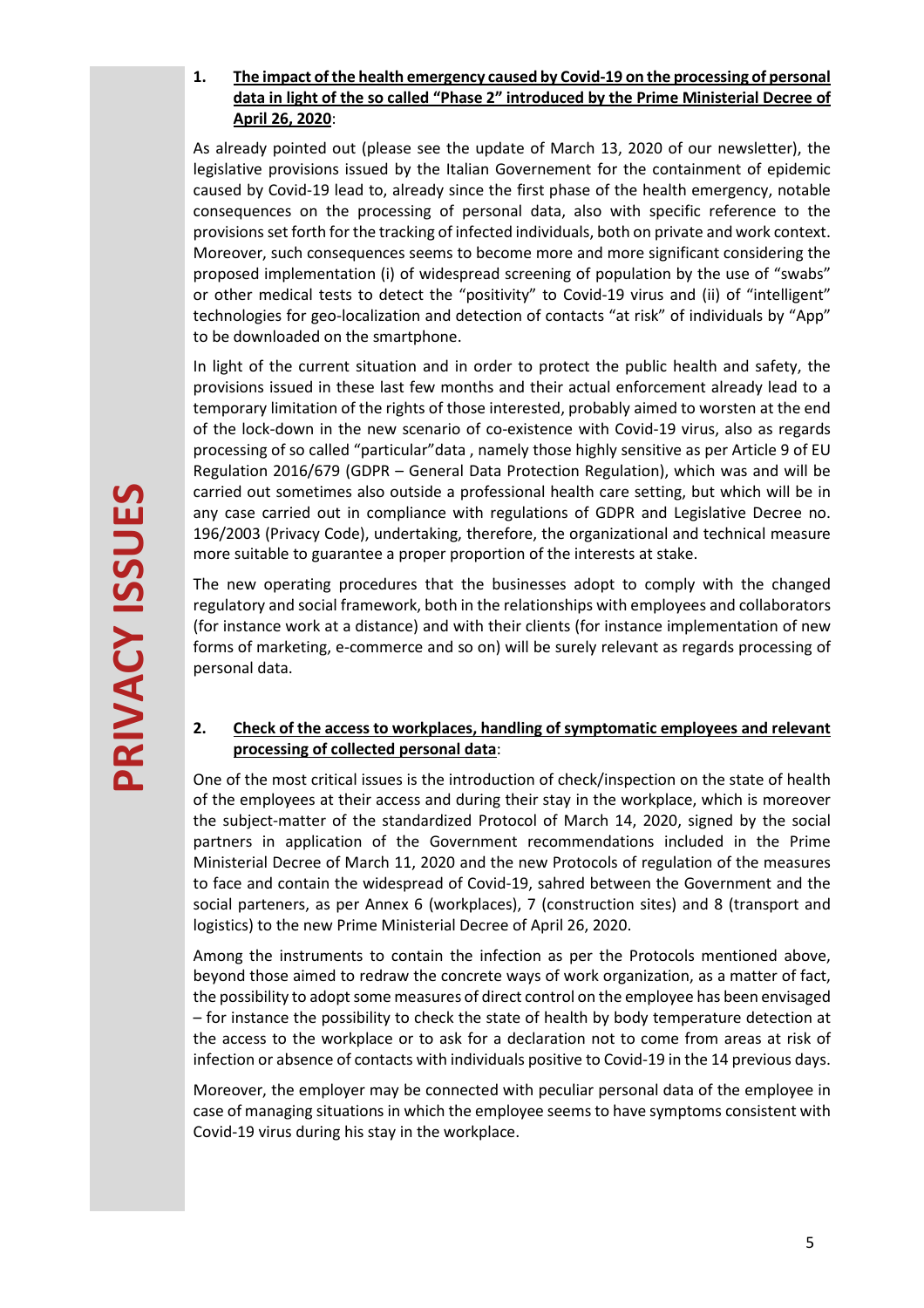The processing of such personal data, even if it justifies its legal base in the necessary balance of the rights of those interested and other fundamental personal rights (as provided for by the same GDPR articles 6 and 9 in presence of authorization national provisions), in order to comply with the law shall be in any case organized and managed in compliance of some fundamental principles related, among other things, to (i) the obligation to provide those interested with a specific information which must be clear, accurate and detailed as regards the end of the processing, (ii) ways and duration of the captioned processing and to the (iii) compliance with the principles of need, appropriateness and proportionality of the same processing (as pointed out by the Goup of European Study as regards Privacy, by declaration stated on March 19, 2020).

## **3. Work at a distance and organization and safety measures**:

Both in a scenario of suspension of the activities which is predominant up to today and in a phase of progressive "re-opening" of the production activities introduced by the Prime Ministerial Decree of March 26, 2020, the enterprises, now and in the next future, shall adopt peculiar measures to organize work in order to limit the risks of infection, such for example, as to guarantee the healthiness of the workplace and the distance among employees. Moreover, the emergency provisions issued (and the standardized Protocols mentioned above) have encouraged (if consistent with the business organization structure), also on an exceptional basis, smart working or, more generally, work at a distance.

Further to the certain labour consequences (for instance in relation to the prohibition to control employees at a distance by software or other tools), such way of carrying out work establishes the need to handle some issues related to the processing of personal data (both of employees and clients and/or third parties whose personal data are processed by the employees outside the workplace), which shall be in any case organized and carried out in compliance with the principles of minimization, appropriateness and relevance as per GDPR.

According to the privacy compliance, the enterprises must therefore appropriately carry on, together with the Data Protection Officer (DPO) if appointed, a (re) evaluation (so called Privacy Impact Assessment) of the appropriateness, also pursuant to Article 32 of GDPR, of the technical, organisation and safety measures in relation to work at a distance, checking, adding and drawing the attention of the employees (also by means of appropriate complementary training) for instance: (i) the corporate regulation for the use of computer systems and business devices; (ii) the regulation for the use of personal devices by empolyees for work pourposes (so called policy BYOD) and the adoption of necessary safety systems; (ii) the regulation and technical ways to let smart workers access to the corporate network; (iii) the authorization to employees to process data outside the workplace and the relevant technical and organizational instructions to guarantee data safety; (iv) the processing register.

# **4. The role of the Data Protection Officer (DPO)**:

the Data Protection Officer (DPO) if appointed pursuan to GDPR, carried out during the lockdown phase and will continue to carry out during the so called "Phase 2" an important work as regards the corporate privacy compliance, supporting the Data Controller in the planning and coordination of new data streams which become necessary or appropriate and supervising their proper management.

The DPO and the Data Controller must therefore work together in order to ensure that the organisational instruments for the containment of the infection are in compliance with the regulation related to the processing of personal data and the rights of those interested, considering the peculiarity and complexity of each business. Moreover, under such circumstances, the DPO may be considered as responsible for organizing and planning the recovery of business and market, perhaps right by measn of those new computer tools for processing of personal data which technology offers to us nowadays.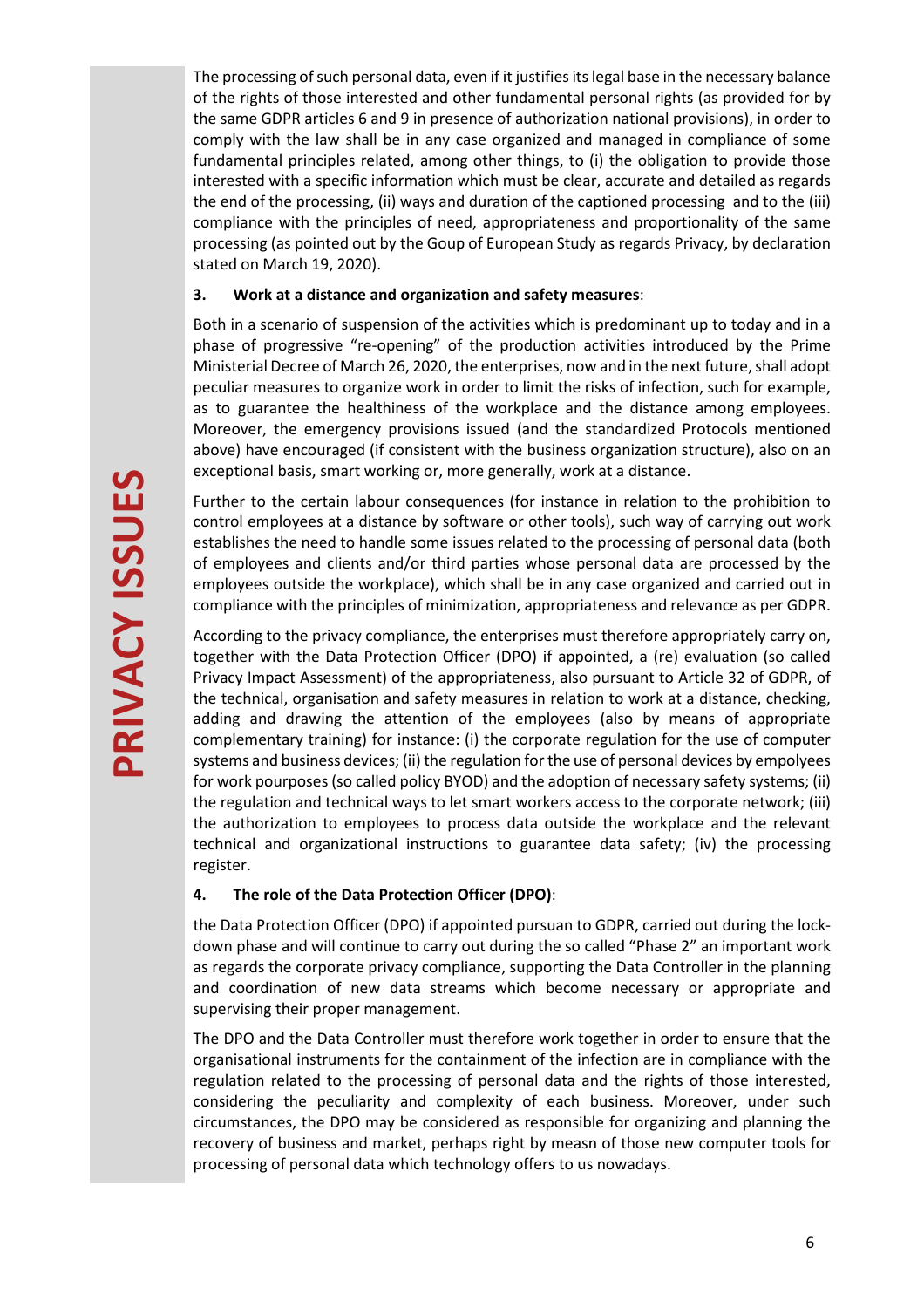If in order to adjust to the new regulatory and social framework a reorganization of the corporate activity is carried out and this latter leads to the change of nature or risks of the proccessing carried out and/or to a considerable increase of the relevant streams, however the Data Controller may consider as appropriate to carry out a new check of the assumptions which render the appointment of the DPO mandatory pursuant to GDPR.